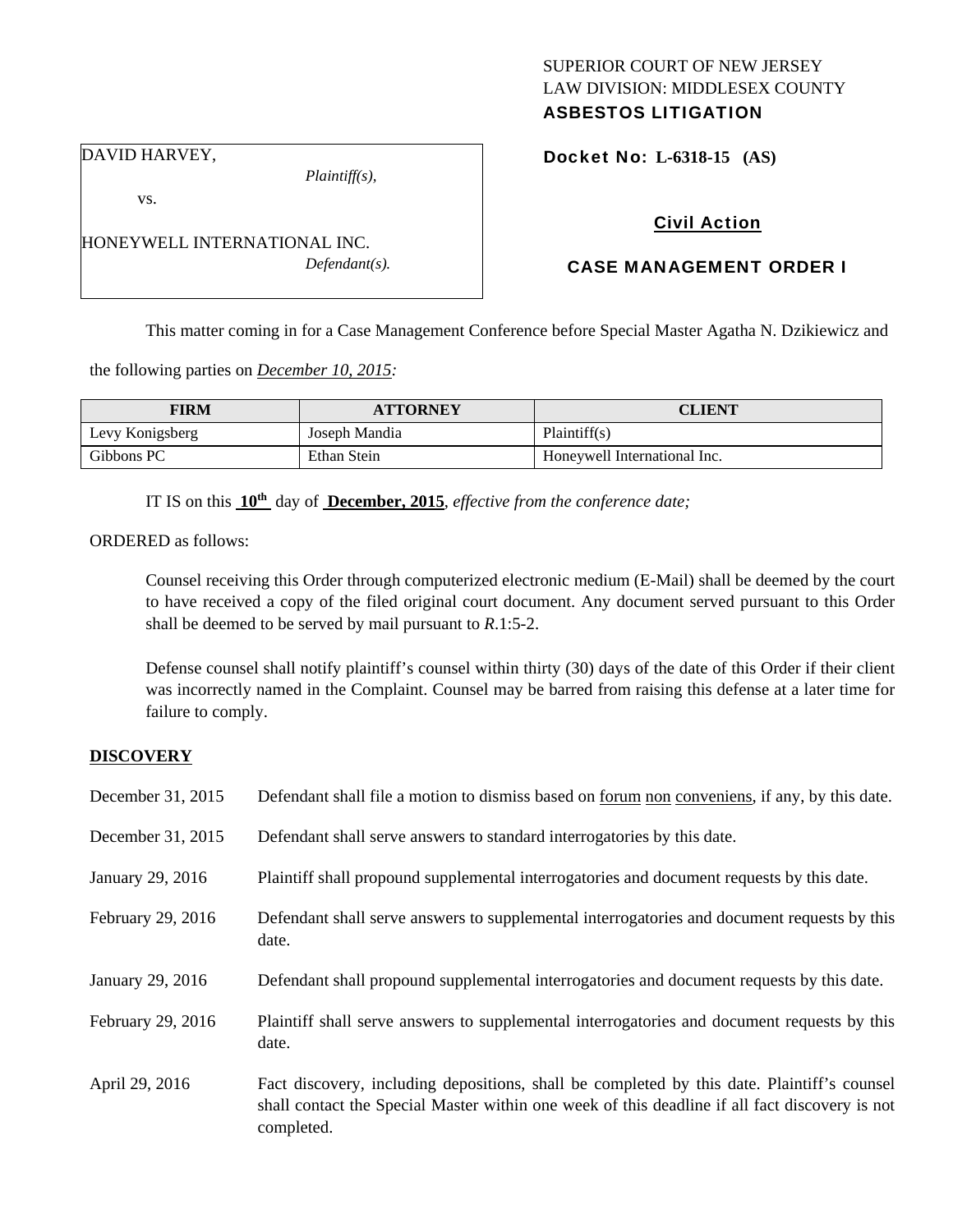#### April 29, 2016 Depositions of corporate representatives shall be completed by this date.

# **EARLY SETTLEMENT**

March 4, 2016 Settlement demands shall be served on all counsel and the Special Master by this date.

# **SUMMARY JUDGMENT MOTION PRACTICE**

- April 29, 2016 Plaintiff's counsel shall advise, in writing, of intent not to oppose motions by this date.
- May 13, 2016 Summary judgment motions shall be filed no later than this date.
- June 10, 2016 Last return date for summary judgment motions.

# **MEDICAL DEFENSE**

- April 29, 2016 Plaintiff shall serve medical expert reports by this date.
- June 30, 2016 Defendant shall identify its medical experts and serve medical reports, if any, by this date.

# **LIABILITY EXPERT REPORTS**

- April 29, 2016 Plaintiff shall identify its liability experts and serve liability expert reports or a certified expert statement by this date or waive any opportunity to rely on liability expert testimony.
- June 30, 2016 Defendant shall identify its liability experts and serve liability expert reports, if any, by this date or waive any opportunity to rely on liability expert testimony.

#### **ECONOMIST EXPERT REPORTS**

- May 31, 2016 Plaintiff shall identify its expert economists and serve expert economist report(s), if any, by this date or waive any opportunity to rely on economic expert testimony.
- June 30, 2016 Defendant shall identify its expert economists and serve expert economist report(s), if any, by this date or waive any opportunity to rely on economic expert testimony.

#### **EXPERT DEPOSITIONS**

July 15, 2016 Expert depositions shall be completed by this date. To the extent that plaintiff and defendant generic experts have been deposed before, the parties seeking that deposition in this case must file an application before the Special Master and demonstrate the necessity for that deposition. To the extent possible, documents requested in a deposition notice directed to an expert shall be produced three days in advance of the expert deposition. The expert shall not be required to produce documents that are readily accessible in the public domain.

#### **PRE-TRIAL AND TRIAL**

May 3, 2016 @ 1:30pm Settlement conference. All defense counsel shall appear with authority to negotiate settlement and have a representative authorized to negotiate settlement available by phone. Any request to be excused from the settlement conference shall be made to the Special Master no later than 4:00pm of the day prior to the conference.

\_\_\_\_\_\_\_\_\_\_\_\_\_\_\_\_\_\_\_\_\_\_\_\_\_\_\_\_\_\_\_\_\_\_\_\_\_\_\_\_\_\_\_\_\_\_\_\_\_\_\_\_\_\_\_\_\_\_\_\_\_\_\_\_\_\_\_\_\_\_\_\_\_\_\_\_\_\_\_\_\_\_\_\_\_\_\_\_\_\_\_\_\_\_\_\_\_\_\_\_\_\_\_\_\_\_\_\_\_\_